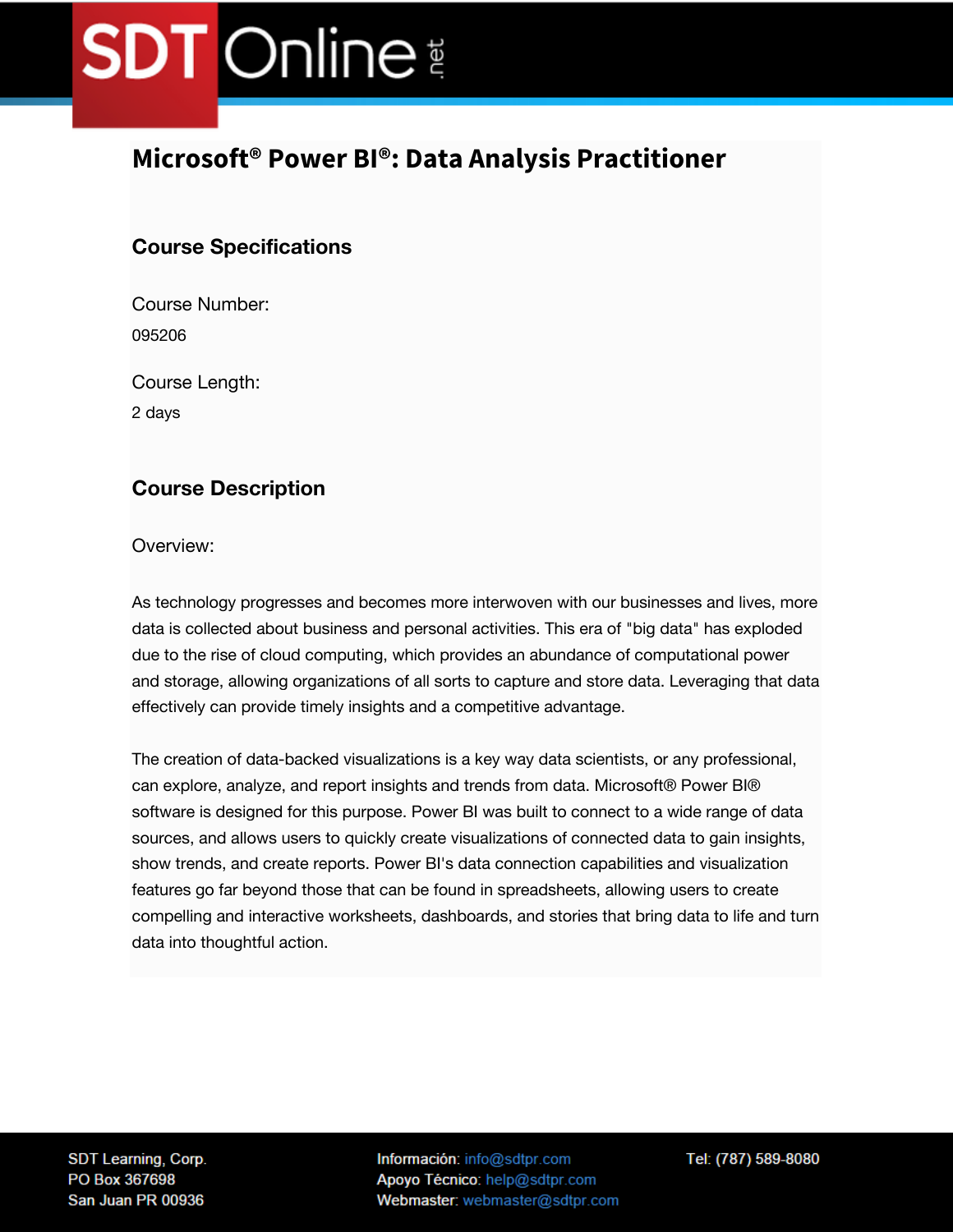### Course Objectives:

In this course, you will explore and visualize data with Power BI.

#### You will:

- Analyze data with self-service BI.
- Connect to data sources.
- Perform advanced data modeling and shaping.
- Visualize data with Power BI.
- Enhance data analysis.
- Model data with calculations.
- Create interactive visualizations.

#### Target Student:

This course is designed for professionals in a variety of job roles who are currently using desktop or web-based data-management tools such as Microsoft Excel or SQL Server reporting server to perform numerical or general data analysis. They are responsible for conducting data analysis and providing reports about their analysis, and are looking for alternative ways to analyze business data, visualize insights, and share those insights with peers across the enterprise. This includes capturing and reporting on data to peers, executives, and clients.

#### Prerequisites:

To ensure your success, you should have experience managing data with a spreadsheet program such as Microsoft Excel or Google Sheets. To meet this prerequisite, you can take any one or more of the following Logical Operations courses:

- *Microsoft® Office Excel® 2016: Part 1 (Desktop/Office 365™)*
- *Microsoft® Office Excel® 2016: Part 2*
- *Using Google G Suite™*

Información: info@sdtpr.com Apoyo Técnico: help@sdtpr.com Webmaster: webmaster@sdtpr.com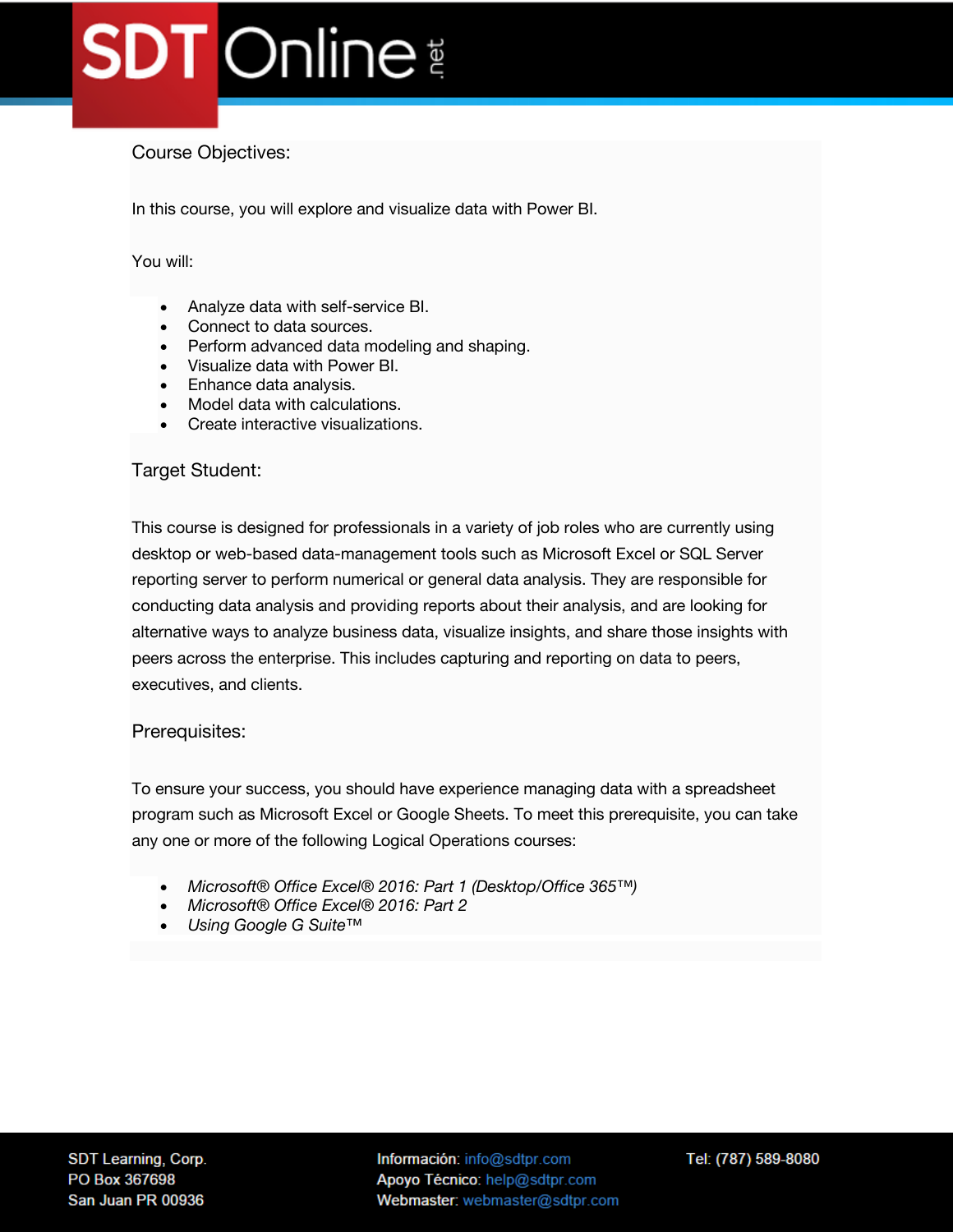Optionally, having experience with other data analytics tools, such as Google Analytics™ or Customer Relationship Management (CRM) tools, as well as an understanding of database design concepts and basic programming constructs such as looping and branching, will help you get even more out of this course. The following courses are helpful but not required:

- *Google Analytics™: Foundation (Second Edition)*
- *Database Design: A Modern Approach*
- *Microsoft® Office Excel® 2016: Data Analysis with Power Pivot*

### **Course-specific Technical Requirements**

#### Hardware:

For this course, you will need one computer for each student and one for the instructor. Each computer will need the following minimum hardware configurations:If using virtual machines, it is recommended to assign two virtual processors to each VM.

- 2 GHz or faster 64-bit (x64) processor
- 8 gigabyte (GB) RAM (64-bit)
- 16 GB available hard disk space (32-bit) or 20 GB (64-bit)
- CD-ROM drive (if installing any software from a CD-ROM)
- Keyboard and mouse (or other pointing device)
- 1,024 x 768 or higher resolution monitor recommended
- Network cards and cabling for local network access
- Internet access (contact your local network administrator)
- Printer (optional) or an installed printer driver
- Projection system to display the instructor's computer screen
- Mobile device to run Power BI mobile app (optional)

#### Software:

- Microsoft® Windows® 10
- Microsoft® Office 365™ Enterprise (Trial)Students will need to be provided with an Office 365 Enterprise trial email address they can access during the course.
- Adobe® Acrobat® Reader
- Power BI ® Desktop
- Any web browser.
- If necessary, software for viewing the course slides. (Instructor machine only.)